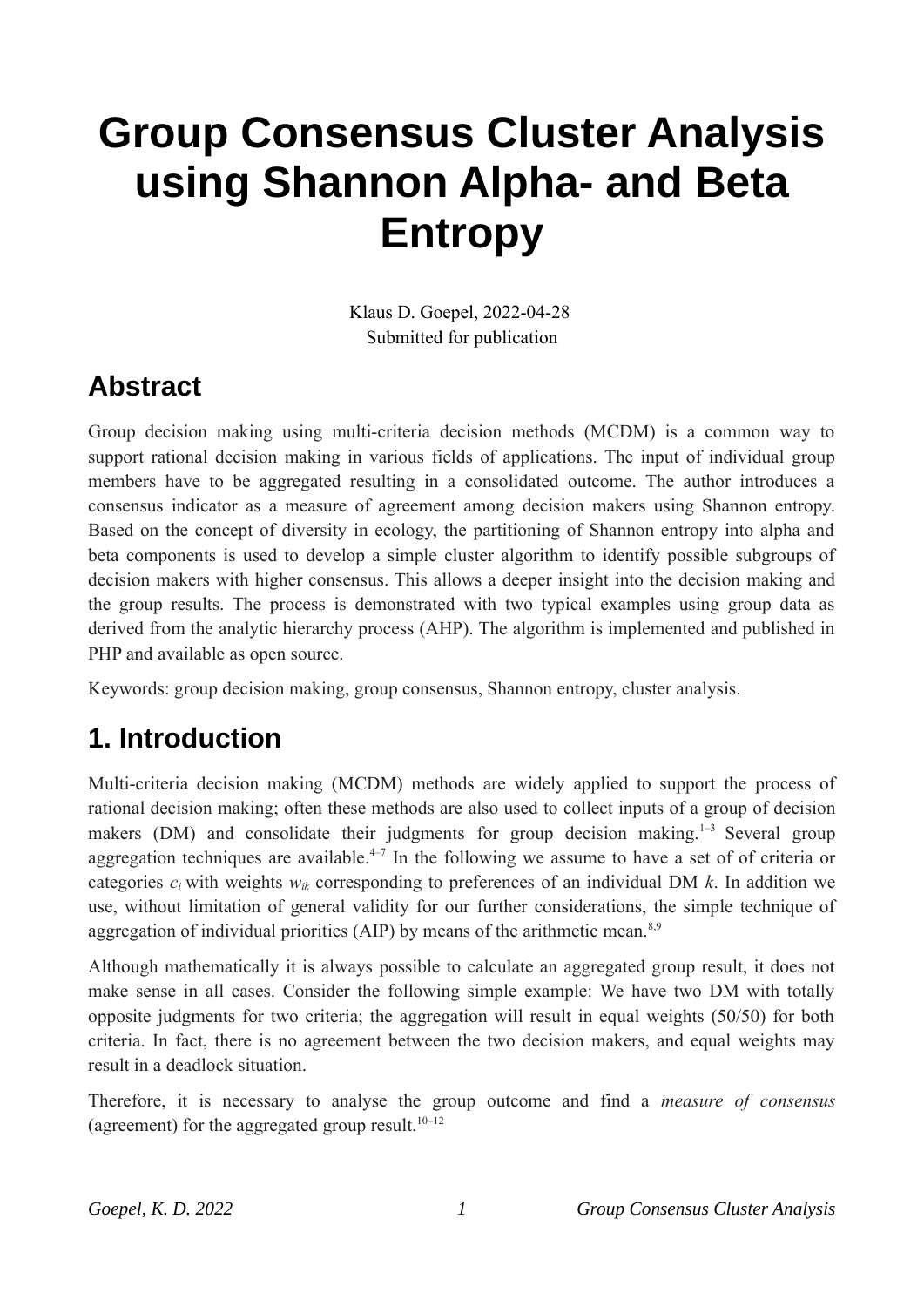We interpret our set of categories  $c_i$  with weights  $w_{ik}$  as a weight distribution for the individual DM  $k$ , and we need to find its (dis)similarity with the weight distribution  $w_i$  over the same set of categories of another DM *l*. A suitable measure of differences or similarities between distributions is relative homogeneity, based on the mathematical concept of diversity as used in ecology and biology. Instead of species distributions (relative abundance of species) in different habitats, we analyse the relative weight distribution of criteria among different decision makers.

# **2. Methodology**

Originating from information theory, the concept of Shannon entropy is well established in biology for the measurement of biodiversity.<sup>13</sup> We introduce Shannon entropy and its partitioning into two independent components, alpha and beta entropy, to derive a consensus indicator for group decision making.

### **2.1 Shannon Entropy and Diversity**

Shannon entropy  $H$  (Shannon, 1949) can be written as<sup>14</sup>

$$
H = \sum_{i=1}^{n} -w_i \ln(w_i)
$$
 (1)

 $w_i = 1.$  (2)

with  $w_i$  relative weight of category  $i$ 

For categories with  $w_i = 0$  the contribution to *H* is zero. Practically *H* can be interpreted as a measure of the evenness of priorities among the criteria for an individual DM; the higher priorities are concentrated on fewer criteria, the lower the entropy.

*i*

*n*

Using the exponential function we get <sup>1</sup>D, the Hill number of order one.<sup>15</sup>

$$
{}^{1}D = \exp(H) \tag{3}
$$

In Ecology  ${}^{1}D$  is interpreted as the effective number of species;<sup>16</sup> in our context it can be interpreted as the effective number of criteria. For an equal distribution of priorities across all criteria, <sup>1</sup>*D* equals the number of criteria *n*, and the Shannon entropy *H* equals  $\ln(n)$ . For priority given to only one single criterion, diversity <sup>1</sup>D is unity, and Shannon entropy *H* equals  $ln(1) = 0$ . Roughly, <sup>1</sup>D measures the number of 'common' (or 'typical') criteria in a group.<sup>17</sup>

It is important to note that Shannon entropy, as defined in eq.(1) and (2), cannot be used as a measure of consensus, because any permutation of a given weight distribution over categories will have the same entropy value associated with it. Entropy is constant regardless of the order of the categories within the distribution. This is exactly in opposition to the requirements essential to a consensus measure.<sup>18</sup> We need to partition Shannon entropy into its independent two components.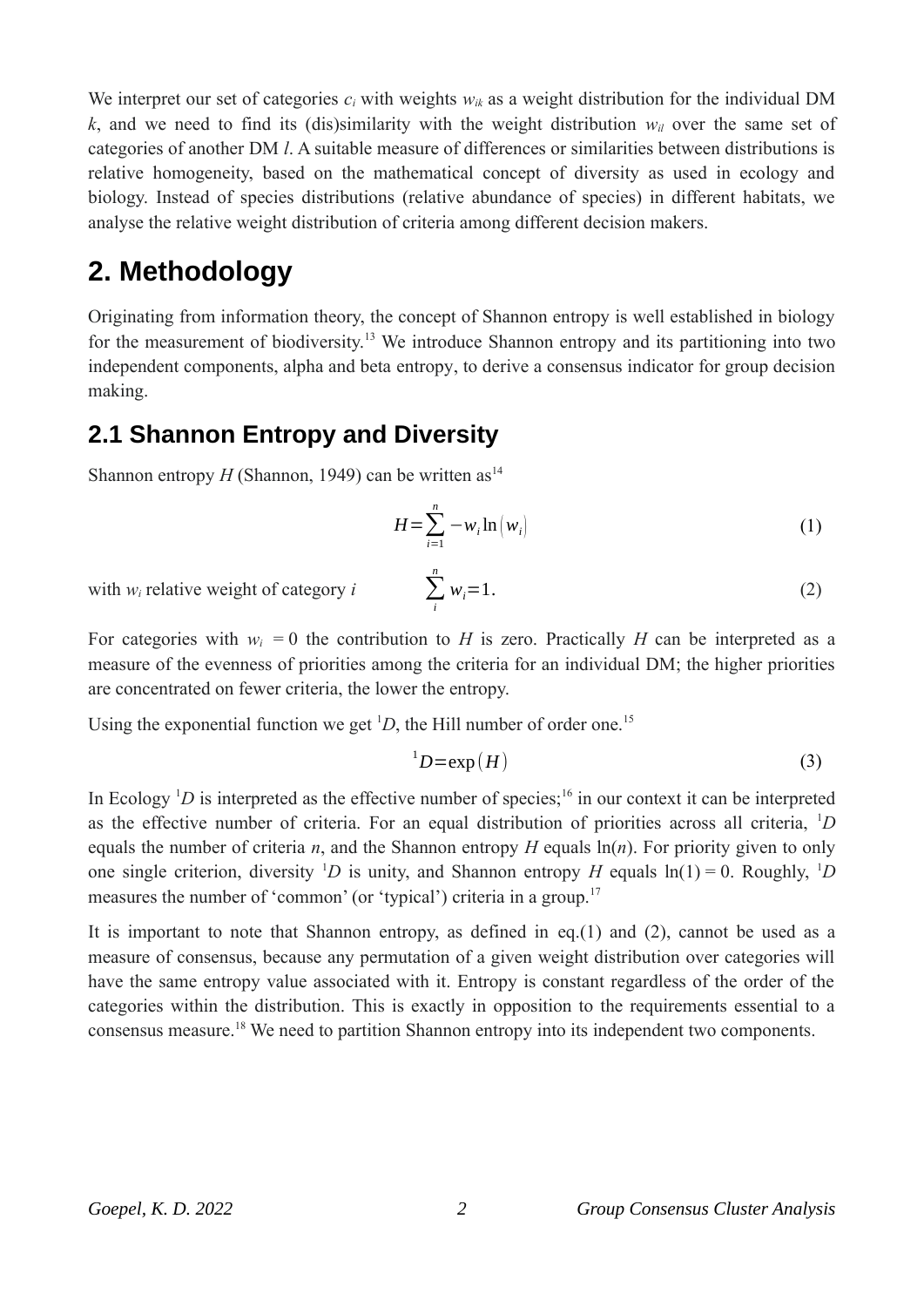### **2.2 Partitioning Shannon Entropy in Alpha and Beta Components**

Whittaker described three terms for measuring biodiversity over spatial scales: alpha, beta, and gamma diversity.<sup>19</sup> Alpha diversity is the diversity within a particular area or ecosystem; beta diversity is a comparison of diversity between ecosystems and gamma diversity is a measure of the overall diversity within a large region. Using the concept of diversity allows us to partition Shannon entropy into two independent components, alpha- and beta diversity.<sup>20</sup>

$$
H_{\beta} = H_{\gamma} - H_{\alpha} \tag{4}
$$

Shannon γ entropy is *H* 

$$
H_{y} = \sum_{i=1}^{n} -w_{i, avg} \ln(w_{i, avg})
$$
\n(5)

with  $w_{i,avg} = \frac{1}{k} \sum_{j=1}^{k}$ *k*  $w_{ij}$  (6)

for participants  $j = 1 ... k$  and categories  $i = 1 ... n$ .

Shannon alpha entropy for a group of *k* decision makers is the average Shannon entropy of all individual DM.

#### Shannon α entropy *Hα*=

$$
H_{\alpha} = \frac{1}{k} \sum_{j=1}^{k} \sum_{i=1}^{n} -w_{ij} \ln(w_{ij})
$$
\n(7)

for participants  $j = 1 ... k$  and categories  $i = 1 ... n$ .

We introduce alpha diversity  $D_{\alpha} = \exp(H_{\alpha})$  (8)

and from eq. (3) and eq. (4) we write beta diversity as

$$
D_{\beta} = D_{\gamma} / D_{\alpha} \tag{9}
$$

A high beta diversity shows a low similarity of the priorities among group members.

#### **2.3 Relative Homogeneity, Similarity and Group Consensus**

The reciprocal of beta diversity eq.  $(9)$  is a simple homogeneity measure.<sup>21</sup>

$$
M = \frac{1}{D_{\beta}} = \frac{D_{\alpha}}{D_{\gamma}}
$$
\n(10)

It can be transformed into a relative index of homogeneity in the range from zero to unity with

$$
S = \frac{1/D_{\beta} - 1/n}{1 - 1/n} \tag{11}
$$

using the fact that  $D_{a,min} = 1$  and  $D_{y,max} = n$ .

When using the analytic hierarchy process  $(AHP)$ ,<sup>22</sup> the minimum alpha entropy  $H_{\alpha, min}$  and maximum gamma entropy  $H_{\gamma,\text{max}}$  are functions of the maximum scale value *m* (*m* = 9 for the fundamental AHP scale) and the number of criteria *n.*<sup>23</sup>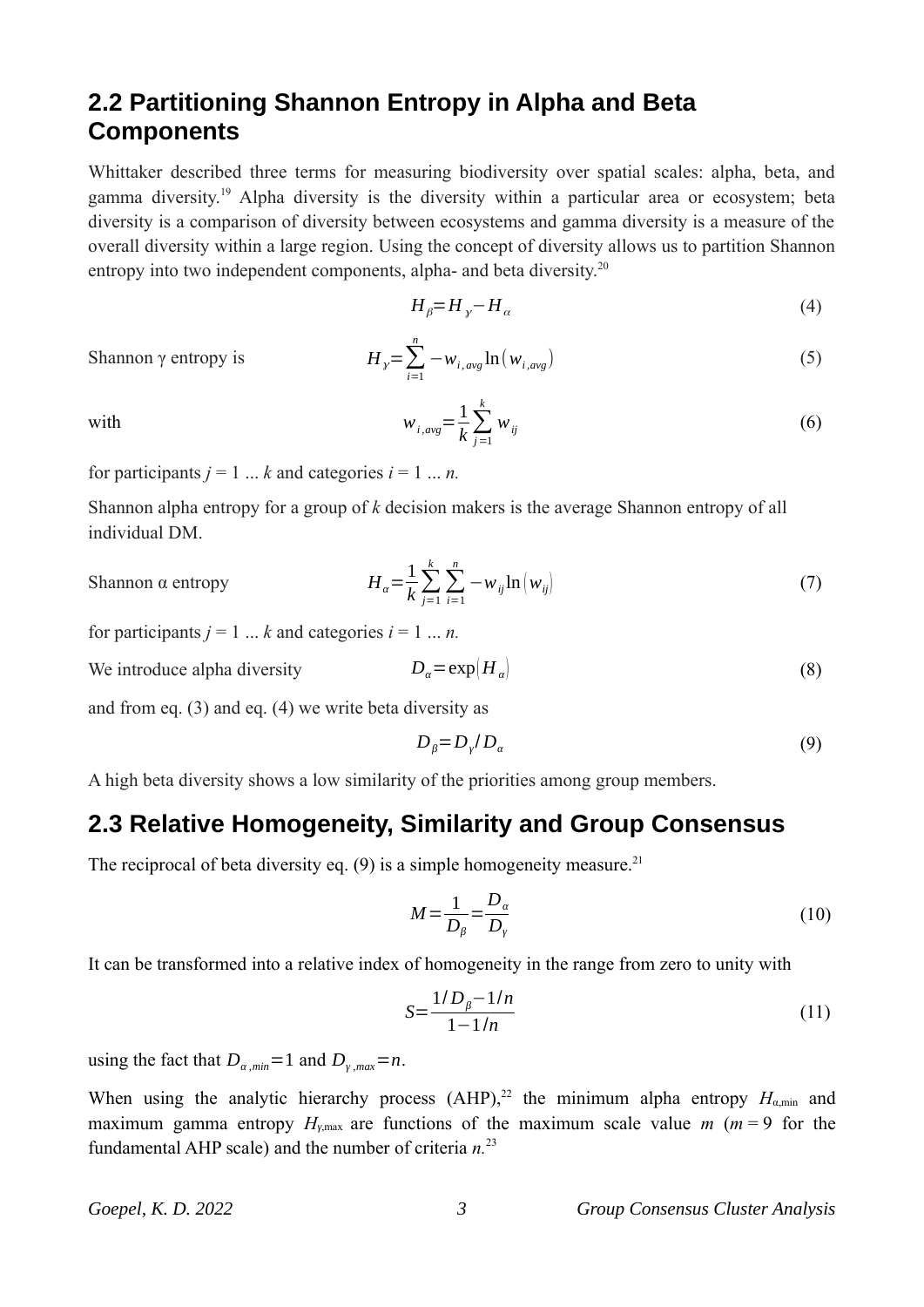$$
H_{\alpha,min} = -\left(\frac{m}{n+m-1}\right) \ln\left(\frac{m}{n+m-1}\right) - \left(\frac{n-1}{n+m-1}\right) \ln\left(\frac{1}{n+m-1}\right) \tag{12}
$$

and 
$$
H_{\gamma, max} = \ln(n) \tag{13}
$$

With 
$$
c =
$$

$$
=\frac{\exp\left(H_{\alpha,min}\right)}{n}\tag{14}
$$

we get instead of eq. (11) 
$$
S_{AHP} =
$$

$$
S_{AHP} = \frac{1/D_{\beta} - c}{1 - c}.
$$
\n(15)

The relative index of homogeneity *S* (resp. *S*<sub>AHP</sub>) is used as our consensus indicator; it is zero, when the priorities of all DM are completely distinct, and unity when the priorities of all DM are identical<sup>12,23</sup>

We now can use our simple example of two decision makers with opposite judgment, given in the introduction, to calculate the consensus. We have two criteria  $c_1$  and  $c_2$ ; DM<sub>1</sub> gives the preference of  $w_{11} = 100 \%$  to  $c_1$  and  $w_{21} = 0 \%$  to  $c_2$ . for DM<sub>2</sub>  $w_{12} = 0 \%$  and  $w_{22} = 100 \%$  (opposite judgment). The average weight  $w_{i,avg}$  in eq. (6) is  $w_{i,avg} = 0.5$ , as a group result both criteria get the same weight of 50%. Gamma entropy in eq.(5) is  $H_y = \ln(1/2) = 0.6932$ , or gamma diversity  $D_y = 2$ . Shannon alpha entropy is according to eq.(7) the average of the individual entropies. For both DM  $H_{\alpha j}$  = -ln (1) = 0, and therefore alpha diversity  $D_{\alpha}$  = exp(0) = 1. Beta entropy eq. (4) is  $H_{\beta} = H_{\gamma} - H_{\alpha} = 0.6932$ , and beta diversity  $D_{\beta} = D_{\gamma}/D_{\alpha} = 2$ . In this simple numerical example relative homogeneity *S* in eq.(11) calculates to  $(0.5 - 0.5)/(1 - 0.5) = 0$ ; there is no consensus.

#### **2.4 The Similarity Matrix**

We calculate the consensus indicator *Sij* for all possible pair combinations of DM *i* and *j* and arrange them in a *k* by *k* matrix M.

$$
M_{S} = \begin{matrix} S_{10} & \cdots & S_{0k} \\ \vdots & \vdots & \cdots & \vdots \\ S_{k0} & \cdots & \cdots & S_{2k} \end{matrix}
$$
 (17)

The diagonal of the matrix is always one, as the consensus between same decision makers is 100% and  $S_{ij} = S_{ji}$ . In order to identify clusters of higher consensus between subgroups of DM we will rearrange the matrix columns and rows in a way that clusters of high consensus form rectangles along the diagonal using the cluster algorithm.

#### **2.5 Cluster algorithm**

In a first step of the algorithm we define an arbitrary threshold *th* (*e.g. th* = 95%) and count the number of elements in each row of the similarity matrix M exceeding the given threshold. The row with the highest count determines the first cluster. If the count is zero for all rows, we lower the threshold by a given step size (*e.g.* 2.5%) and repeat the counting.

Once we have found the first cluster, we delete all elements of the matrix (*i.e.* set them to zero) containing DM of the first cluster  $CL_1$ . In addition we calculate the group consensus  $S<sub>CL1</sub>$  of the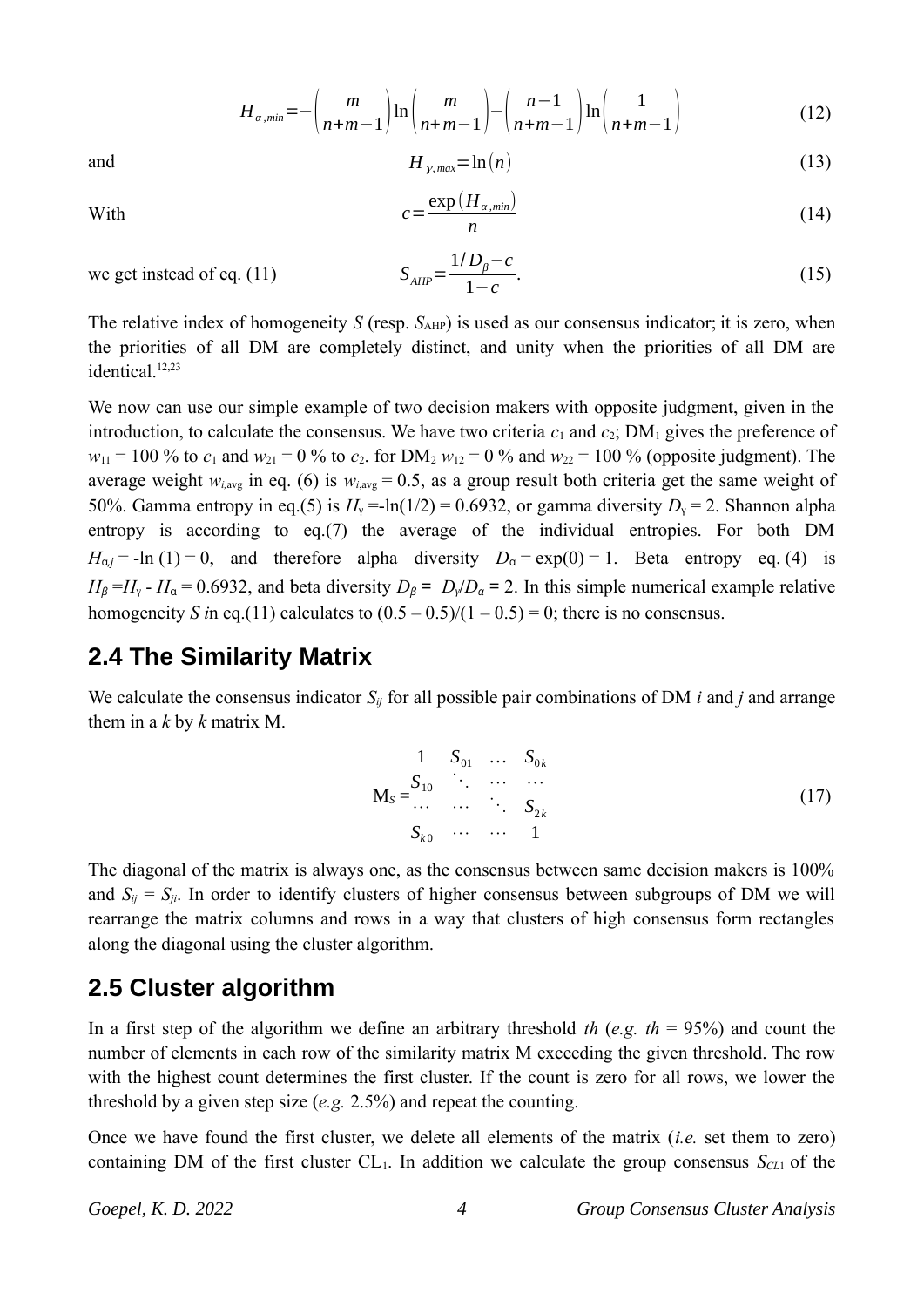whole cluster using eq. (5, 7) and (11) for the DM in the cluster. We then repeat the counting for the next possible cluster  $CL<sub>2</sub>$ , until none of the remaining rows contains elements exceeding the given threshold. Decision makers belonging to these remaining matrix elements are put into a list of 'unclustered' (dissociated) DMs.

We continue with the next threshold value to scan a whole range of thresholds between  $th_{\text{max}}$  and *th*<sub>min</sub>. This way we generate a threshold table, showing the number of clusters  $m_{cl}$  and number of dissociated participants *m*uc as a function of the threshold *th*.

In a second step the algorithm will then select, based on the generated threshold table, the optimal clustering. The most simple optimization function is to find the minimum of  $m_{cl} + m_{uc}$  with the condition  $m_{\rm cl} > 1$  (more than one clusters) and  $m_{\rm uc} < 3$  (one or two dissociated DM). In addition, the consensus of the first cluster found,  $S_{CL1}$  is compared with the consensus of the whole group *S* and a minimum defined threshold  $S_{min}$ . The reason is that the clusters should have a higher consensus than the whole group, and there should be a minimum consensus within the cluster. Therefore, only when  $S_{CL1} > S$  and  $S_{CL1} > S_{min}$ , the threshold is proposed for clustering. Depending on the actual group data and boundary conditions there is the possibility that no clusters are found, *e.g.* when  $m_{\text{cl}} = 0$  for the whole threshold range, or no improvement of  $S_{\text{CL1}} > S$  can be achieved.

When a solution is found, rows and columns of the similarity matrix M are rearranged according to the clusters found, elements are colour coded, and the matrix is displayed to the user.

# **3. Implementation**

The cluster algorithm was implemented in PHP  $(7.3.33)$ , a server side scripting language.<sup>24</sup> The algorithm is coded as an object class and has four essential functions:

- $\bullet$  cluster(th) is the main cluster algorithm: it searches for all clusters with the given threshold value *th* and returns a list of clusters and a list of dissociated DM.
- calcThreshold() calculates the threshold table; it returns a table with the number of clusters, the number of dissociated DM and the consensus for each threshold in the range from  $th_{\min}$  to  $th_{\max}$ .
- findThreshold() searches for the optimal threshold value to be used for final clustering.
- calcGroupSim(cluster) calculates alpha, beta and gamma entropy, as well as the relative homogeneity *S* or the consensus indicator  $S_{\text{AHP}}$ .

Project data can be imported as Java script object notation (JSON) or coma separated value (CSV) text files. Once data are uploaded, the algorithm will run and output the data input parameter, the threshold table, the consensus threshold determined for clustering, and for each cluster the members (DM) and a diagram of the averaged weights over categories. Finally, for visualization, the similarity matrix is displayed.

For the calculation of the threshold table, the threshold is varied from 97.5 % to 70 % in steps of 2.5 %. *S*min is set to the middle of the moderate range (68.75 %). In addition to the conditions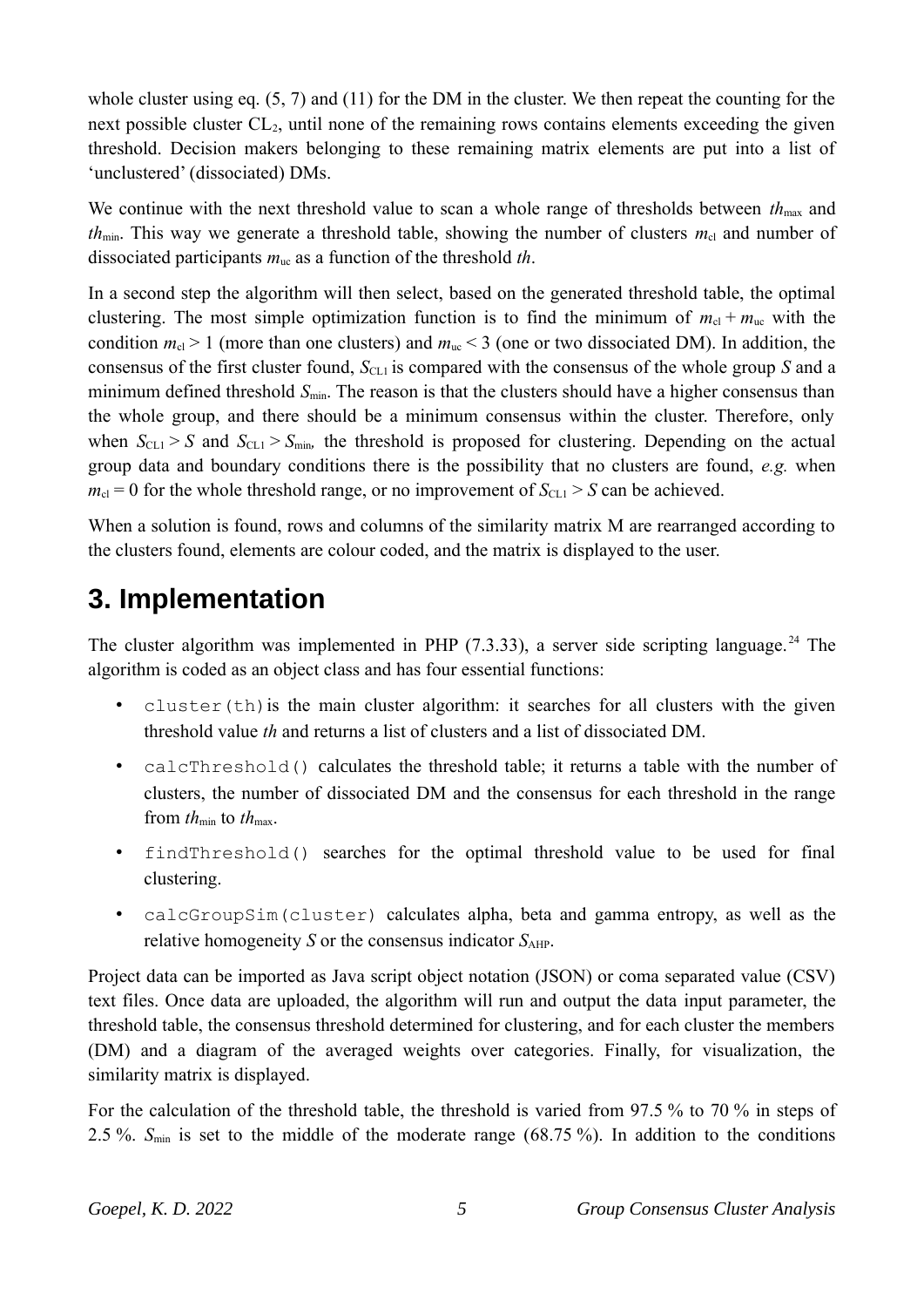described under 2.5, we also allow one or two clusters and one or two dissociated DM capture 'outliners'.

### **3.1 Consensus word scale**

To make the results easier to interpret, we define a descriptive word scale for the consensus range from zero to unity. For this we analyzed the consensus within 140 hierarchy nodes (a set of criteria or sub-criteria within a decision hierarchy) of 35 AHP group decision projects. It could be shown that the consensus  $S_{\text{AHP}}$  is normal distributed with a mean value of 64 %  $\pm$  3 %. With a 99.5% probability the consensus of all projects lies between 28 % and 99 %. Therefore we divided the range of the scale in four equal segments from 50 % to 100 % (going from 'low' to 'very high'), and defined the consensus for values below 50 % as 'very low'.

*Table 1: Qualitative wording scale for AHP consensus indicator*

| consensus<br>$\Delta$ AHP      | 50%<br>$0\%$      | 5%<br>50% | 75%<br>$5\%$<br>$0\angle$ . | 750/<br>5%<br>$\sim$ | $00\%$<br>$\sigma$ <sup>-0</sup> / <sub>0</sub><br>n m<br>70 |
|--------------------------------|-------------------|-----------|-----------------------------|----------------------|--------------------------------------------------------------|
| <b>TTT</b><br>scale<br>WOI'UL. | low<br>$1/\rho$ r | 10W       | moderate                    | high                 | ver<br>high                                                  |

Switching from the consensus indicator  $S_{AHP}$  to the relative homogeneity *S* shifts the mean value from 64 % to 70 %, which can be explained by the fact that in AHP we have a limited 1 to 9 scale and  $H_{\text{amin}}$  is a function of the maximum scale value (eq(12)). As we only make a relative comparison of  $S_{CL} > S_{min}$  and  $S_{CL} > S$ , the actual limits between the percentages for the word scale have no impact on the results.

# **4. Results and Discussion**

After implementation the algorithm was tested with 21 AHP projects on 57 hierarchy nodes, where a group of decision makers (participants) had evaluated criteria using pairwise comparisons. We are not going into the specific details of the projects, as we just want to demonstrate the clustering, and how it can give a better insight into the aggregated group results. The group size varied from seven to 122 participants with the number of criteria between two and nine for hierarchy nodes (using *S*AHP) and 21 to 65 for global priorities (using *S*).

Out of the 57 data samples the majority could be clustered in two or three clusters. For five data sets more than three clusters were necessary and for eight samples clustering was not possible. The consensus of the whole group before clustering varies from 37.2 % to 82.5 %. Figure 1 shows the average consensus of clusters after clustering as a function of the consensus of the whole group. Each data point is a averaged sum of projects in a group consensus intervall of 5 %.

Especially for projects with a low or very low consensus there is a siginificant improvement of the consensus within clusters, which indicates that the group result does not reflect the distinct judgments of group members within the subgroups. In the following we give two typical examples.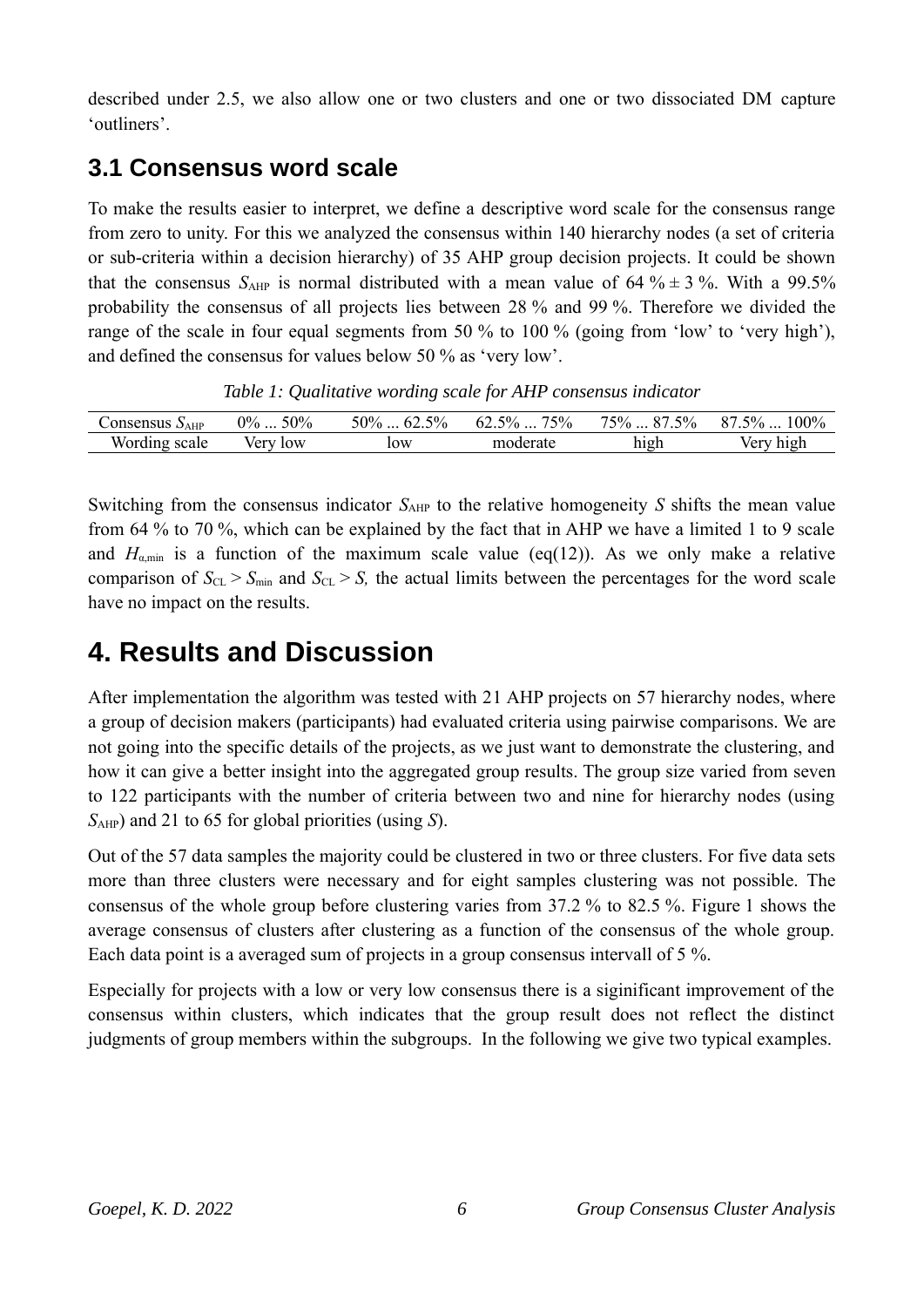

*Figure 1. Improvement of consensus indicator*  $S_{AHP}$  after clustering

#### **Example 1**

In the first example we look at a project node with three criteria judged by 13 participants. Priorities of the whole group is displayed in figure 2. The consolidated group result shows over 50 % weight for criterion-1, approx. 30 % for criterion-2 and 20 % for criterion-3. The group consensus is with  $47\%$  very low.



Priorities Average (AIJ) over cluster

*Figure 2. Priorities of the whole group for example 1.*

The threshold table (table 2) shows the number of possible clusters and the number of dissociated participants as a function of the threshold value. The number of clusters is one or two, the number of dissociated participants increases at higher threshold values.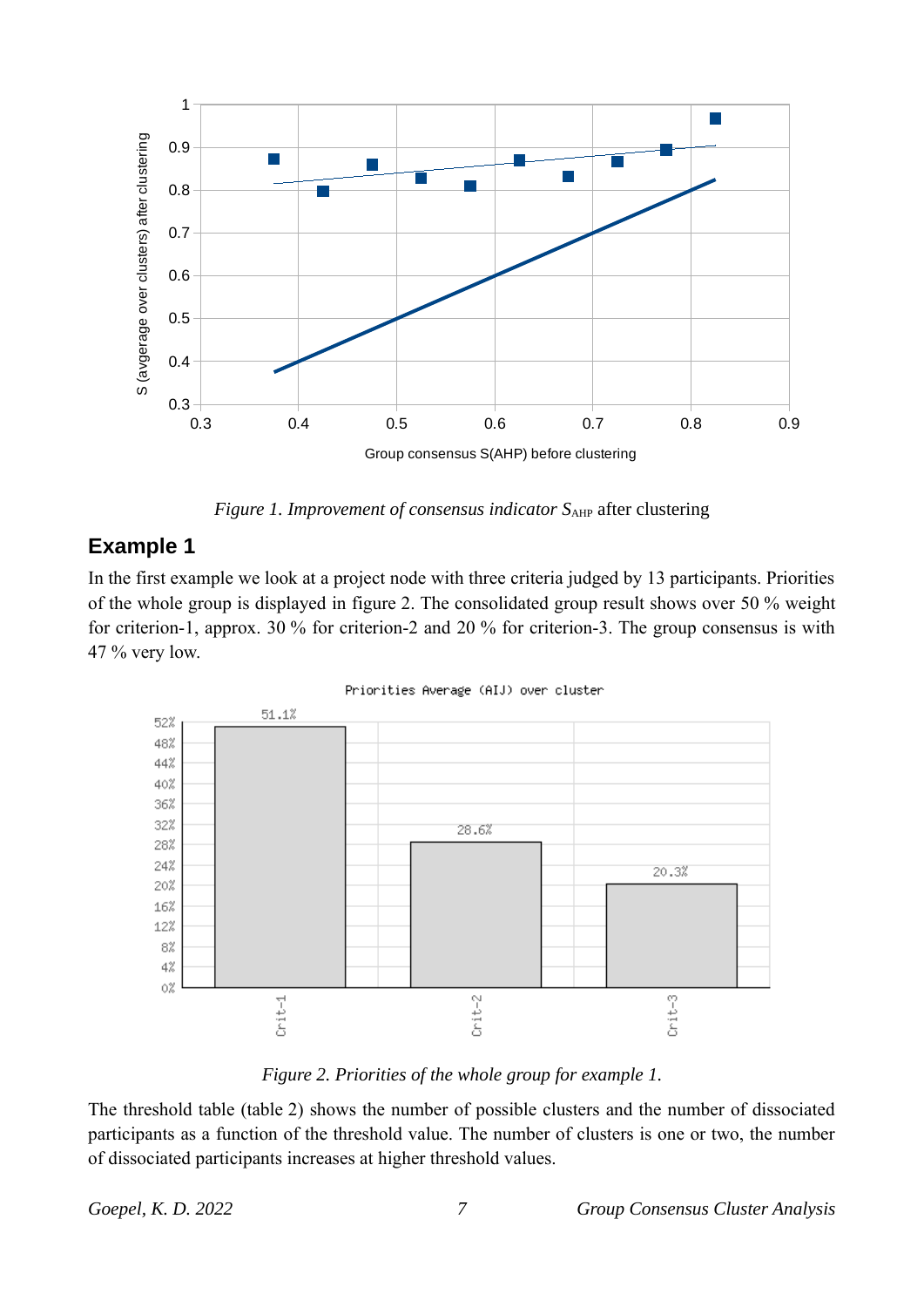| Threshold 0.975 | 0.95 | 0.925 | 0.9 | 0.875 | 0.85 0.825 | 0.8 0.775 0.75 0.725 |  |  |
|-----------------|------|-------|-----|-------|------------|----------------------|--|--|
| Clusters.       |      |       |     |       |            |                      |  |  |
| Dissociated     |      |       |     |       |            |                      |  |  |

*Table 2: Threshold table of example 1*

Under the boundary conditions given before, the algorithm determines an optimal threshold value of 0.85, resulting in two clusters.

The first cluster consists of eight participants (1, 2, 4, 5, 9, 10, 11, and 13); the second cluster of five participants (3, 6, 7, 8, and 12). The consensus of cluster one is increased from 47 % (very low) to 90.1 % (very high), for cluster two from 47 % to 78.3 % (high). The clusters can also clearly be recognized as rectangles along the diagonal in the similarity matrix (Fig. 3).

| $\theta$       |      |      | 13   | 5    | 9    | 4        | 11   | 10       | 3        | 6    | 8    | 7    | 12   |
|----------------|------|------|------|------|------|----------|------|----------|----------|------|------|------|------|
| $\overline{2}$ | 100% | 97%  | 87%  | 90%  | 99%  | 92%      | 86%  | 95%      | ı<br>81% | 79%  | 55%  | 45%  | 42%  |
| 1              | 97%  | 100% | 95%  | 98%  | 97%  | 99%      | 96%  | 99%      | 78%      | 67%  | 45%  | 40%  | 29%  |
| 13             | 87%  | 95%  | 100% | 99%  | 85%  | 95%      | 98%  | 91%      | ı<br>85% | 64%  | 50%  | 52%  | 31%  |
| 5              | 90%  | 98%  | 99%  | 100% | 89%  | 99%      | 100% | 96%      | 78%      | 60%  | 41%  | 41%  | 23%  |
| 9              | 99%  | 97%  | 85%  | 89%  | 100% | 93%      | 86%  | 96%      | 75%      | 73%  | 48%  | 37%  | 34%  |
| 4              | 92%  | 99%  | 95%  | 99%  |      | 93% 100% | 98%  | 99%      | 73%      | 58%  | 36%  | 33%  | 19%  |
| 11             | 86%  | 96%  | 98%  | 100% | 86%  | 98%      | 100% | 94%      | 76%      | 56%  | 38%  | 39%  | 20%  |
| 10             | 95%  | 99%  | 91%  | 96%  | 96%  | 99%      | 94%  | 100% 70% |          | 60%  | 35%  | 29%  | 20%  |
| 3              | 81%  | 78%  | 85%  | 78%  | 75%  | 73%      | 76%  |          | 70% 100% | 90%  | 86%  | 85%  | 71%  |
| 6              | 79%  | 67%  | 64%  | 60%  | 73%  | 58%      | 56%  | 60%      | 90%      | 100% | 92%  | 79%  | 86%  |
| 8              | 55%  | 45%  | 50%  | 41%  | 48%  | 36%      | 38%  | 35%      | 86%      | 92%  | 100% | 94%  | 96%  |
| 7              | 45%  | 40%  | 52%  | 41%  | 37%  | 33%      | 39%  | 4<br>29% | 85%      | 79%  | 94%  | 100% | 87%  |
| 12             | 42%  | 29%  | 31%  | 23%  | 34%  | 19%      | 20%  | 20%      | 71%      | 86%  | 96%  | 87%  | 100% |

*Figure 3. Clustered similarity matrix for the 13 participants in example 1.*

The averaged priorities of each cluster are shown figure 4 and 5. We see that members of cluster one put their emphasis on criterion-1 with a weightage of 73 % (Fig. 4), whereas members of cluster two put their main emphasis on criterion-2 and -3 (62 % resp. 26 %, Fig. 5). It is a "split" decision with the majority of eight out of 13 (62 %) participants ranking criterion-1 first, and four out of 13 (31 %) ranking criterion-2 first.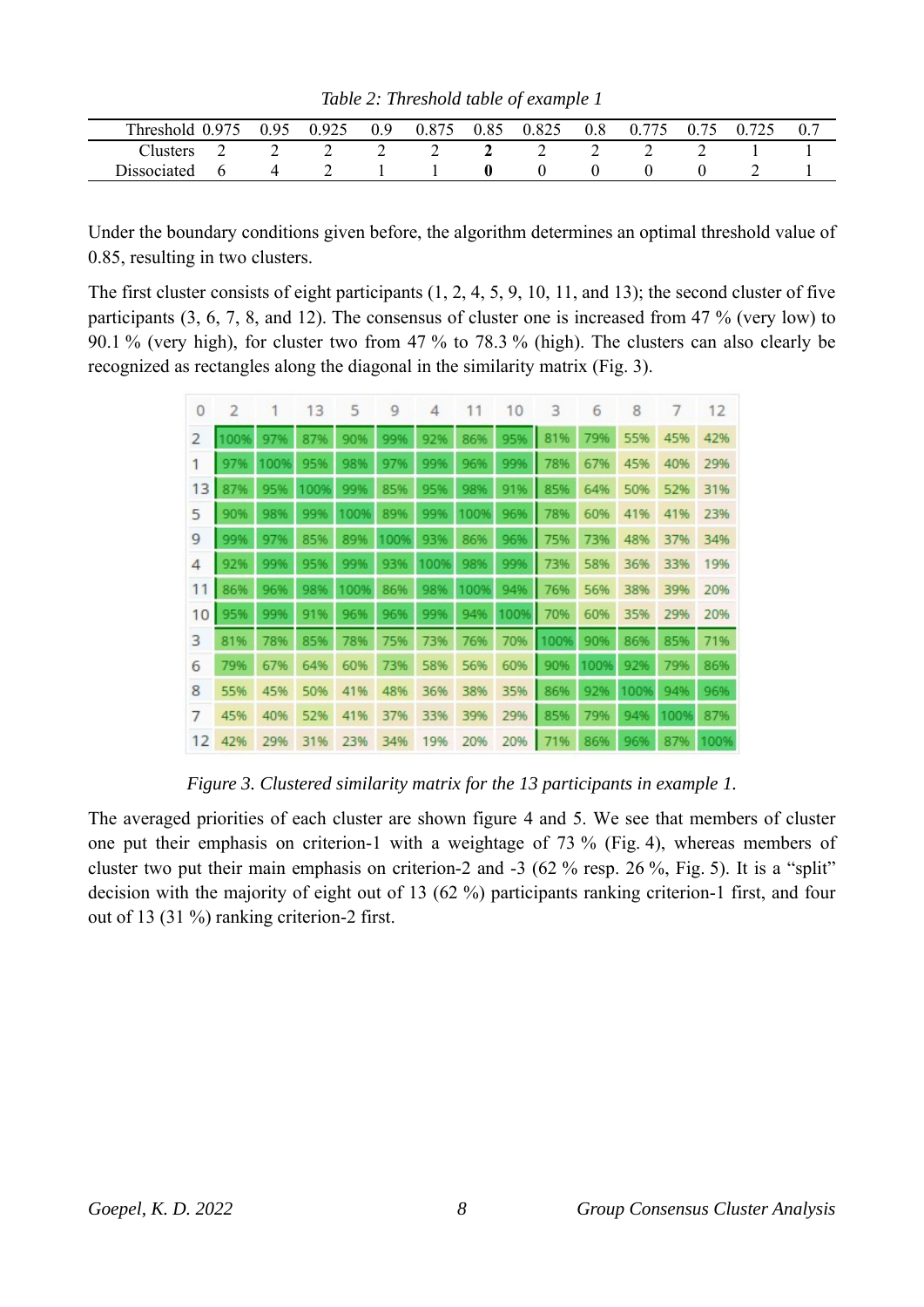#### Priorities Average (AIJ) over cluster



*Figure 4. New priorities for the first cluster in example 1.*



*Figure 5: New priorities for the second cluster in example 1.*

#### **Example 2**

In our second example we look at four criteria evaluated by a small group of seven participants. The group consensus of the whole group is with 40.4 % very low. Figure 6 shows the similarity matrix before clustering.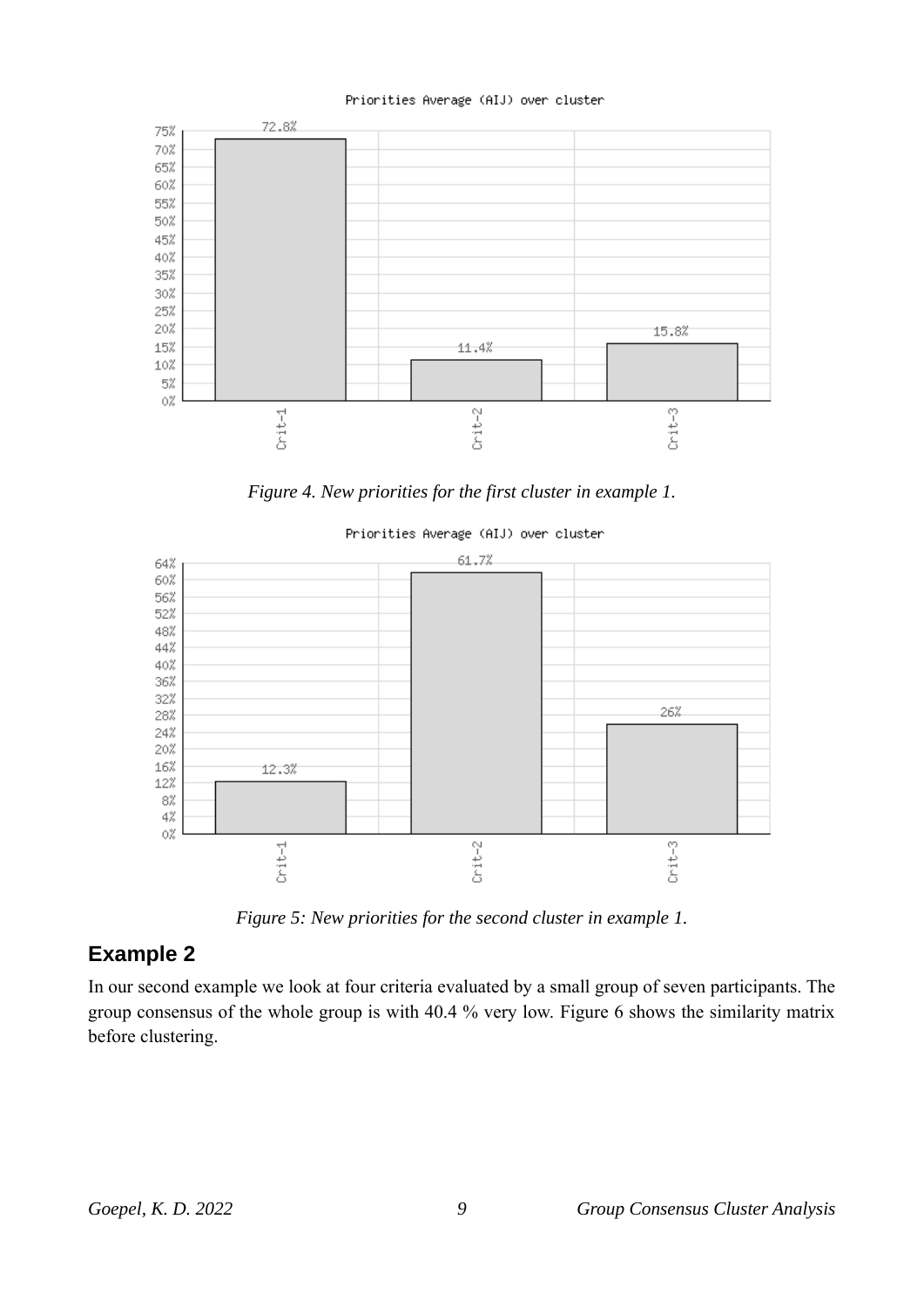| 0 | $\overline{1}$ | $\overline{2}$ | 3    | $\Delta$ | - 5  | - 6      | 7    |
|---|----------------|----------------|------|----------|------|----------|------|
|   | 1 100%         | 48%            | 85%  | 50%      | 76%  | 85%      | 39%  |
|   | 2 48%          | 100%           | 40%  | 93%      | 46%  | 41%      | 95%  |
| 3 | 85%            | 40%            | 100% | 55%      | 93%  | 100%     | 39%  |
|   | 4 50%          | 93%            | 55%  | 100%     | 63%  | 56%      | 94%  |
|   | 5 76%          | 46%            | 93%  | 63%      | 100% | 95%      | 42%  |
| 6 | 85%            | 41%            | 100% | 56%      | 95%  | 100% 39% |      |
|   | 39%            | 95%            | 39%  | 94%      | 42%  | 39%      | 100% |

*Figure 6: Similarity matrix of example 2 before clustering.*

The threshold table (table 3) shows two clusters up to a threshold of 0.95 with the minimum of  $m_{\rm cl} + m_{\rm uc}$  at 0.85.

| Table 3: Threshold table of example 2 |
|---------------------------------------|
|---------------------------------------|

| mı<br>Threshe <sup>-</sup> | $Q^2$ | 925<br>0.7<br>ں سے ' | 0.9 | 075 | 0.85 | 0.025<br>U.82J | 0.8 | $U_{\tau}$ | v. | 72c | 0.7 |
|----------------------------|-------|----------------------|-----|-----|------|----------------|-----|------------|----|-----|-----|
| <b>Lusters</b>             |       | ∸                    |     | -   |      | ∸              | -   | ∼          | ∼  | ∼   |     |
| Dissociated                |       |                      |     |     |      |                |     |            |    |     |     |

Figure 7 shows the corresponding similarity matrix M for  $th = 0.85$ . We can see the two clusters along the diagonal. The first cluster contains four participants (1, 3, 5, and 6), the group consensus is significantly increased from 40.4 % (very low) to 83.4 % (high). The second cluster contains three participants (2, 4, and 7) with a group consensus of 91.8 % (very high). We now know that we have two subgroups with distinct preferences in this example.

| 0 6 5 3 1 4 2 7                 |  |  |  |
|---------------------------------|--|--|--|
| 6 100% 95% 100% 85% 56% 41% 39% |  |  |  |
| 5 95% 100% 93% 76% 63% 46% 42%  |  |  |  |
| 3 100% 93% 100% 85% 55% 40% 39% |  |  |  |
| 1 85% 76% 85% 100% 50% 48% 39%  |  |  |  |
| 4 56% 63% 55% 50% 100% 93% 94%  |  |  |  |
| 2 41% 46% 40% 48% 93% 100% 95%  |  |  |  |
| 7 39% 42% 39% 39% 94% 95% 100%  |  |  |  |

*Figure 7: Similarity Matrix of the second example after clustering.*

Looking at the averaged priorities for the two clusters (Fig. 8 and 9), we also recognize the different weight distribution. Cluster one emphasizes criterion-1 with 62 %, while cluster two emphasizes criterion-2 and 4 with 52 % resp. 33 %.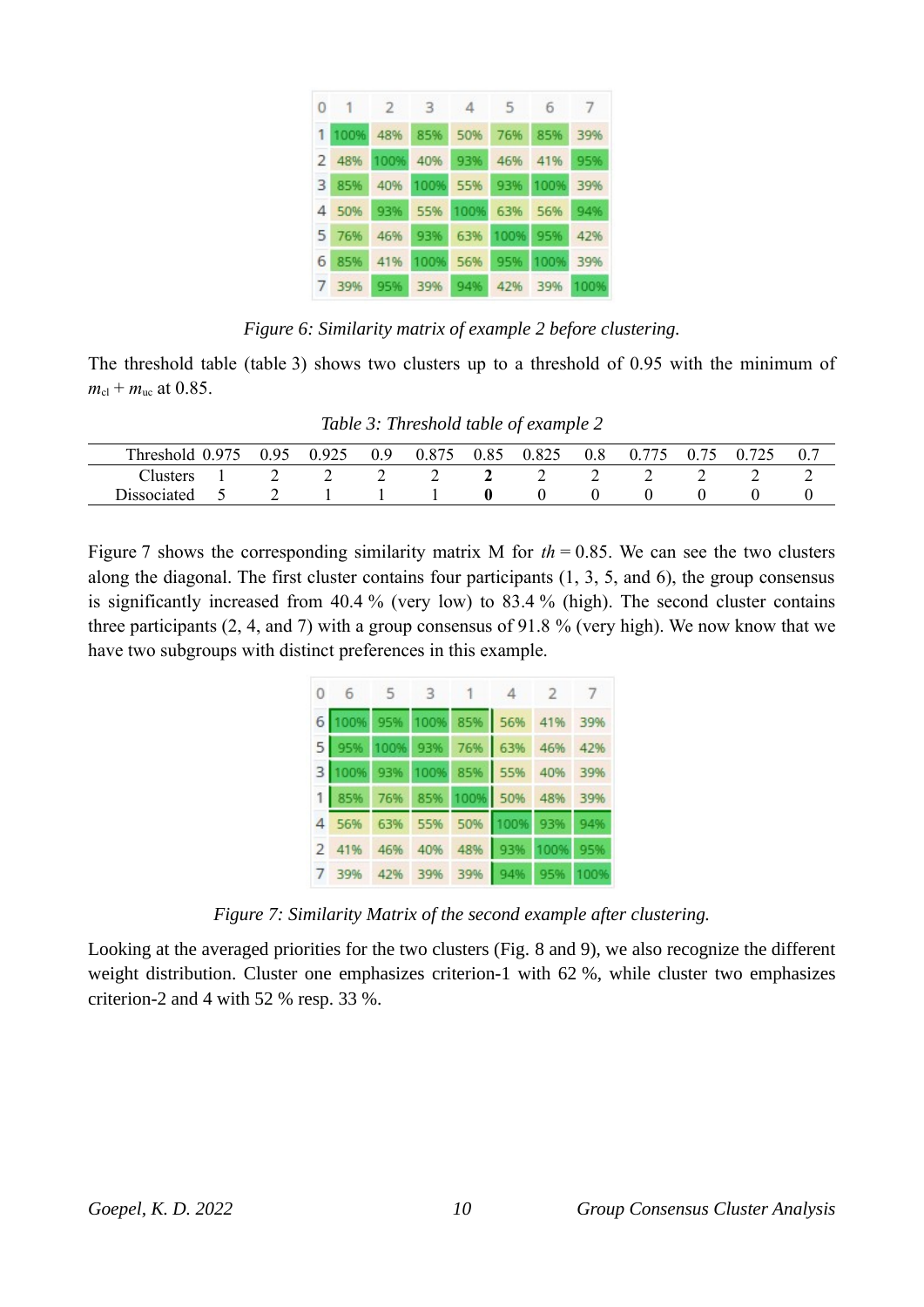#### Priorities Average (AIJ) over cluster



*Figure 8: Weight distribution for the first cluster in example 2.*



*Figure 9: Weight distribution for the second cluster in example 2.*

Again, the group is split into four, respective three members with significant different preferences on a set of four criteria.

# **5. Limitations**

The actual implementation of the algorithm uses the arithmetic mean as aggregation function of weights, and group consensus of clusters is calculated based on AIP. This could be easily changed, for example, using individual judgments for the similarity matrix and the geometric mean as an aggregation function of individual judgments  $(AIJ)^{25}$  for clustering.

The algorithm was developed with the intention to run online and allow users to get a quick insight into their group decision projects. Therefore, we looked at a simple and fast solution for clustering. The proposed clustering might not always be the optimal solution, there is still room to experiment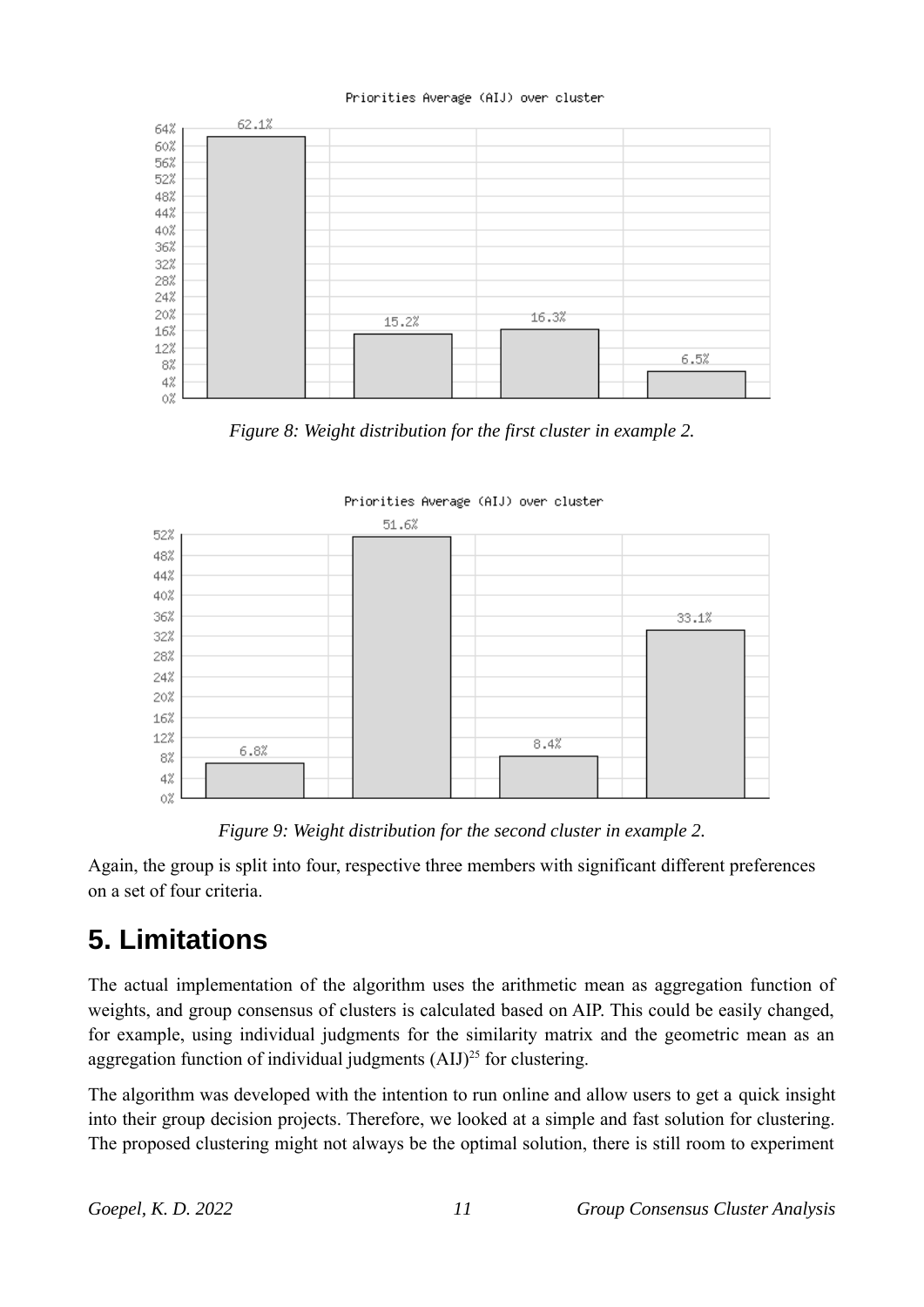with different boundary conditions to optimize the process. On the other hand, we have provided a manual input for the threshold values, and display the output of the similarity matrix for visualization, therefore users have the possibility to deviate from the proposed clustering and adapt the final clustering to their projects.

The similarity matrix can be displayed up to a size of 40 by 40 as full matrix showing elements values, and up to 150 by 150 showing colour coded elements without actual values. The program was tested to run with group sizes of approximately 800 participants, execution time will increase for larger sample sizes and an online execution will no longer be optimal.

# **6. Conclusion**

Multi-criteria decision making support tools are helpful when making group decisions. While mathematically individual inputs always can be aggregated to yield a group result, it is important to analyse the outcome using a consensus indicator as a measure of agreement among group members. The author introduced a consensus indicator derived from Shannon entropy, which can be partitioned into two independent alpha and beta components. The partitioning allows to compare the similarity of priority distributions over categories between all pairs of group members and arrange them in a similarity matrix. A simple clustering algorithm was developed to identify potential smaller subgroups with higher consensus within the whole group. Using randomly selected samples of data resulting from AHP projects with group sizes ranging from small  $(10<sup>1</sup>)$  to large  $(10<sup>2</sup>)$  it was shown that for many of the projects the group could be divided into two or three smaller subgroups with a significant higher consensus and dissimilar judgments on specific criteria. This provides a good insight into the group results and could be used, for example, to initiate a further meeting between the subgroups to discuss the results and find a suitable compromise.

The cluster algorithm developed is actually not limited to group decision making; it is general in its application. Beta diversity as a measure of variation (similarity and overlap) between different samples of data distributions can also be used in the field of business analysis. The author used it, for example, to analyse similarity of markets, product and market diversification and to track the success of derived business actions.

The algorithm was implemented as a new function in the free, web based AHP Online System,  $26$  an open source software tool for educational and research purposes. The author wants to thank all users for their support and help with raw data on the platform for test and development.

# **References**

- 1. B. Alfurhood, M. Silaghi, A Survey of Group Decision Making Methods and Evaluation Techniques, *Proceedings of the Thirty-First International Florida Artificial Intelligence Research Society Conference* (FLAIRS 2018) 168–171, ISBN 978-1-57735-796-4.
- 2. Özgür Kabak, Bilal Ervural, Multiple attribute group decision making: A generic conceptual framework and a classification scheme, *Knowledge-Based Systems* **123** (2017) 13–30.
- 3. L. Zadnik-Stirn, & P. Grošelj, Multiple criteria methods with focus on analytic hierarchy process and group decision making, *Croatian Operational Research Review* **1** (2010) 2–11.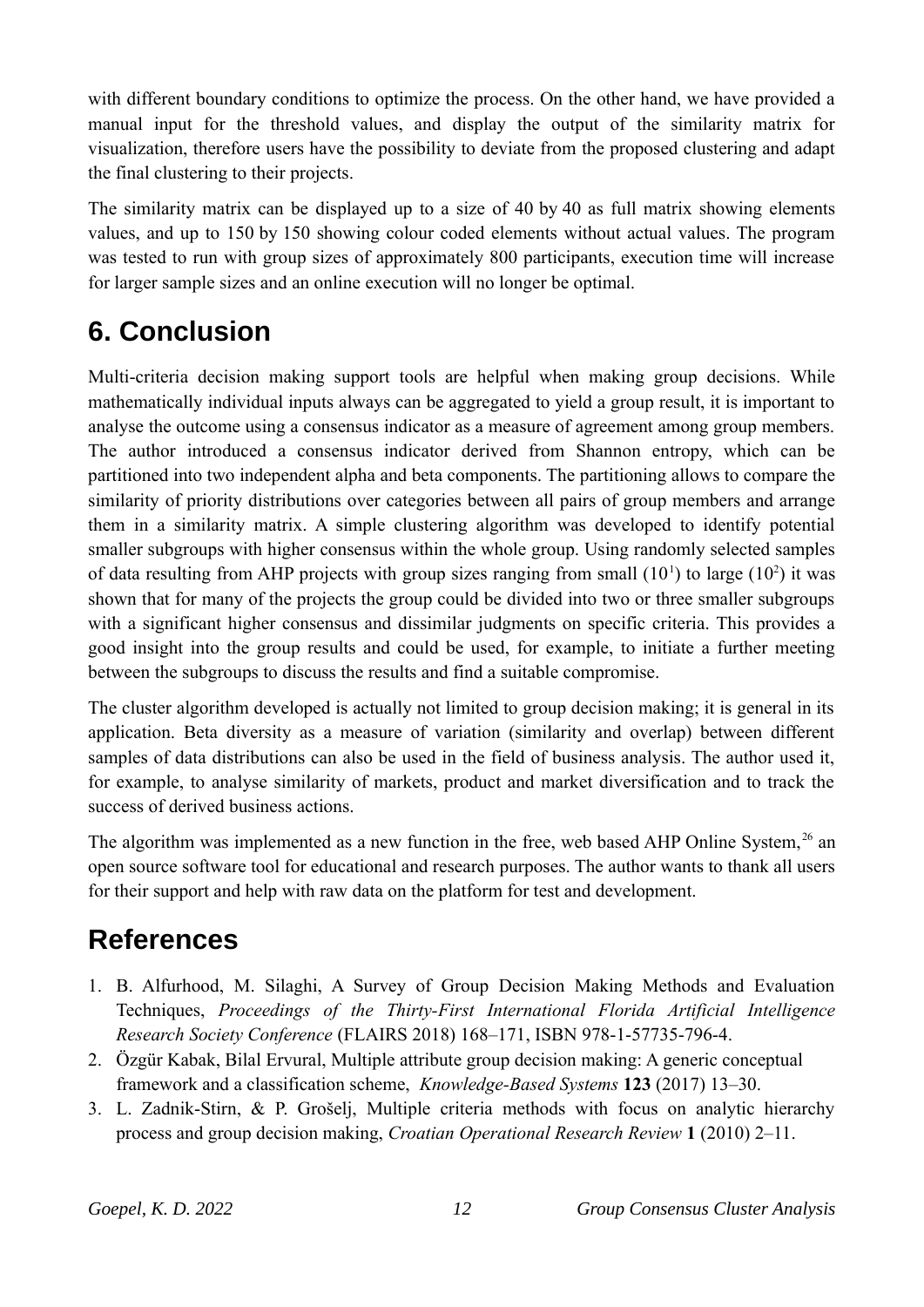- 4. E. Abel, L. Mikhailov, J. Keane, Group aggregation of pairwise comparisons using multiobjective optimisation, *Information Sciences*, **322** (2015) 257–275.
- 5. P. Grošelj, L. Z. Stirn, N. Ayrilmis, M. K. Kuzman, Comparison of some aggregation techniques using group Analytic Hierarchy Process. *Expert Systems with Applications* **42** (2015) 2198– 2204, doi: 10.1016/j.eswa.2014.09.060.
- 6. R. Wan, M. L. A. Wan, Aggregation Methods in Group Decision Making: A Decade Survey. *Informatica* **41** (2017) 71–86.
- 7. Wen-Hsiang Wu, Chang-tzu Chiang, Chin-tsai Lin, Comparing the aggregation methods in the Analytic Hierarchy Process when uniform distribution. *WSEAS Transactions on Business And Economics*, **5**(3) (2008), 82–87.
- 8. E. Formana, K. Peniwati, Aggregating individual judgments and priorities with the analytic hierarchy process. *European Journal of Operational Research*, Volume **108**, Issue 1 (1998) 165–169.
- 9. D. K. Carmo, F. A. Marins, V. A. Salomon, C. H. Mello, On The Aggregation of Individual Priorities in Incomplete Hierarchies. *The International Symposium on the Analytic Hierarchy Process* (2013) doi: 10.13033/isahp.y2013.058.
- 10. S. Bennani, M. K. Idrissi, F. Nourredine, Y. B. Touimi. The homogeneity indicator of learners in project-based learning. *International Journal of Computer Science*, **11**(1) (2014) 188–194.
- 11. Y. Dong, G. Zhang, W.-C. Hong, Y. Xu, Consensus models for ahp group decision making under row geometric mean prioritization method. *Decision Support Systems* **49** (2010) 281–289.
- 12. K. D. Goepel, Implementing the Analytic Hierarchy Process as a standard method for Multi-Criteria Decision Making in corporate enterprises - A new AHP Excel template with multiple inputs. *Proceedings of the International Symposium on the Analytic Hierarchy Process for Multicriteria Decision Making* (2013), Kuala Lumpur, Malaysia.
- 13. E. K. Morris, T. Caruso, F. Buscot, M. Fischer, C. Hancock, T. S. Maier, T. Meiners, C. Müller, E. Obermaier, D. Prati, S. A. Socher, I. Sonnemann, N. Wäschke, T. Wubet, S. Wurst, & M. C. Rillig, Choosing and using diversity indices: insights for ecological applications from the German Biodiversity Exploratories. *Ecology and evolution* **4**(18) (2014) 3514–3524 doi: 10.1002/ece3.1155.
- 14. C. Shannon, A mathematical theory of communication. *Bell System Tech. J.* **27** (1949) 379-423, 623-656.
- 15. Hill, M. O., Diversity and evenness: a unifying notation and its consequences. *Ecology* **54** (1973) 427–431, doi: 10.2307/1934352.
- 16. L. Jost, Entropy and diversity. *Oikos* **113** (2006) 363–375, doi: 10.1111/j.2006.0030- 1299.14714.x.
- 17. Anne Chao, Chun-Huo Chiu, L. Jost, Phylogenetic Diversity Measures and Their Decomposition: A Framework Based on Hill Numbers, *Biodiversity Conservation and Phylogenetic Systematics*, Springer International Publishing (2016) 141–172 doi: 10.1007/978- 3-319-22461-9\_8, ISBN 9783319224602.
- 18. W. J. Tastle, & M. J. Wierman, Consensus and dissention: a measure of ordinal dispersion. *International Journal of Approximate Reasoning* **45** (2007) 531–545.
- 19. R. H. Whittaker, Evolution and measurement of species diversity, *Taxon* **12** (1972) 213–251.
- 20. L. Jost, Partitioning diversity into independent alpha and beta components. *Ecology* **88** (2007) 2427–2439, doi: 10.1890/06-1736.1).